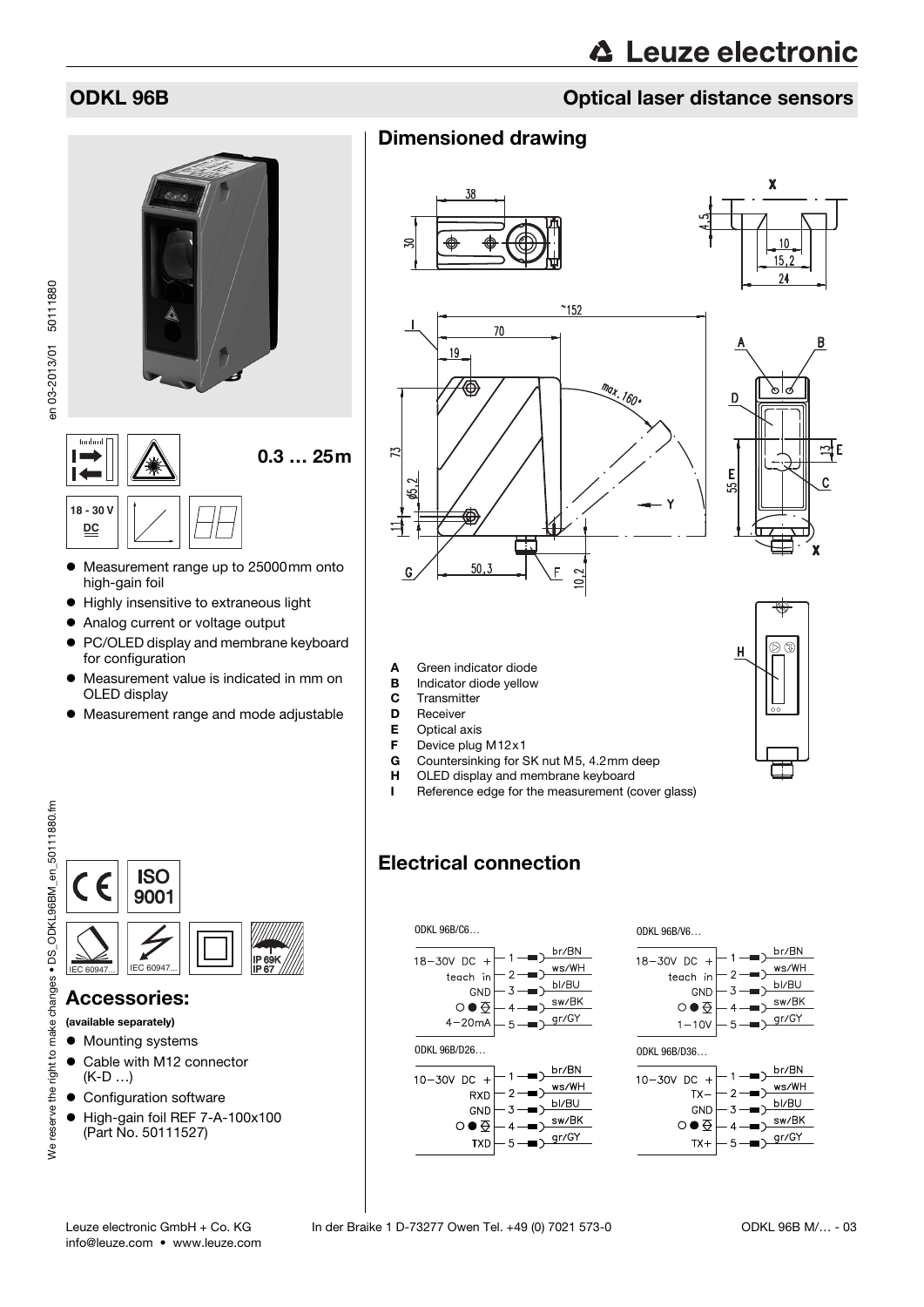# ODKL 96B

| <b>Specifications</b>                                                                                                                                                                                                                                                                                                                                                                                                                                                                                                                                                                                                                                                                                                                                                                                                                                                               |                     |                                                                                                                                                                                                                                                        |                                                                                                                       | <b>Tables</b>                                                                                          |
|-------------------------------------------------------------------------------------------------------------------------------------------------------------------------------------------------------------------------------------------------------------------------------------------------------------------------------------------------------------------------------------------------------------------------------------------------------------------------------------------------------------------------------------------------------------------------------------------------------------------------------------------------------------------------------------------------------------------------------------------------------------------------------------------------------------------------------------------------------------------------------------|---------------------|--------------------------------------------------------------------------------------------------------------------------------------------------------------------------------------------------------------------------------------------------------|-----------------------------------------------------------------------------------------------------------------------|--------------------------------------------------------------------------------------------------------|
| Optical data<br>Measurement range<br>Resolution<br>Light source<br>Wavelength<br>Light spot<br>Laser warning notice                                                                                                                                                                                                                                                                                                                                                                                                                                                                                                                                                                                                                                                                                                                                                                 |                     | 300  25000 mm onto high-gain foil<br>3mm<br>laser<br>658nm (visible red light)<br>approx. 7x7mm <sup>2</sup> at 10m<br>see Remarks                                                                                                                     |                                                                                                                       |                                                                                                        |
| Error limits (relative to measurement range end value 25000 mm)<br>Absolute measurement accuracy <sup>1)</sup><br>Repeatability <sup>2)</sup><br>Temperature drift                                                                                                                                                                                                                                                                                                                                                                                                                                                                                                                                                                                                                                                                                                                  |                     | ± 0.2%<br>±10mm<br>$± 1.5$ mm/K                                                                                                                                                                                                                        |                                                                                                                       |                                                                                                        |
| Timing<br>Measurement time                                                                                                                                                                                                                                                                                                                                                                                                                                                                                                                                                                                                                                                                                                                                                                                                                                                          |                     | "Fast" operating mode:<br>"Standard" operating mode: 10ms<br>"Precision" operating mode: 50ms (factory setting)                                                                                                                                        | 1.4 <sub>ms</sub>                                                                                                     |                                                                                                        |
| Delay before start-up                                                                                                                                                                                                                                                                                                                                                                                                                                                                                                                                                                                                                                                                                                                                                                                                                                                               |                     | ≤ 1 $s$                                                                                                                                                                                                                                                |                                                                                                                       |                                                                                                        |
| Electrical data<br>Operating voltage $U_{B}$                                                                                                                                                                                                                                                                                                                                                                                                                                                                                                                                                                                                                                                                                                                                                                                                                                        | $$ C6/V6<br>D26/D36 | 18  30 VDC (incl. residual ripple)                                                                                                                                                                                                                     |                                                                                                                       | <b>Diagrams</b>                                                                                        |
| Residual ripple<br>Open-circuit current<br>Switching output                                                                                                                                                                                                                                                                                                                                                                                                                                                                                                                                                                                                                                                                                                                                                                                                                         |                     | 10  30 VDC (incl. residual ripple)<br>≤ 15% of U <sub>B</sub><br>≤ 150mA<br>push-pull switching output 3),<br>PNP light switching, NPN dark switching<br>≥ (U <sub>B</sub> -2 V)/≤ 2V<br>voltage 1  10V / 0  10V / 1  5V / 0  5V, R <sub>i</sub> ≥ 2kΩ |                                                                                                                       |                                                                                                        |
| Signal voltage high/low<br>Analog output                                                                                                                                                                                                                                                                                                                                                                                                                                                                                                                                                                                                                                                                                                                                                                                                                                            | V6<br>$$ C6         |                                                                                                                                                                                                                                                        |                                                                                                                       |                                                                                                        |
| Serial interface                                                                                                                                                                                                                                                                                                                                                                                                                                                                                                                                                                                                                                                                                                                                                                                                                                                                    | D26/D36             | current 4  20 mA, $R_1 \le 500 \Omega$<br>RS 232/RS 485, 9600  57600 Bd,<br>1 start bit, 8 data bits, 1 stop bit, no parity                                                                                                                            |                                                                                                                       |                                                                                                        |
| Transmission protocol                                                                                                                                                                                                                                                                                                                                                                                                                                                                                                                                                                                                                                                                                                                                                                                                                                                               |                     | 14 bit, 16 bit, ASCII, Remote Control                                                                                                                                                                                                                  |                                                                                                                       |                                                                                                        |
| <b>Indicators</b><br>Green LED continuous light<br>off<br>Yellow LED continuous light<br>off                                                                                                                                                                                                                                                                                                                                                                                                                                                                                                                                                                                                                                                                                                                                                                                        |                     | Teach-in on GND<br>ready<br>no voltage<br>object within range / switching output<br>object out of range / switching output                                                                                                                             |                                                                                                                       |                                                                                                        |
| Mechanical data<br>Housing<br>Optics cover<br>Weight<br>Connection type                                                                                                                                                                                                                                                                                                                                                                                                                                                                                                                                                                                                                                                                                                                                                                                                             |                     | Metal housing<br>diecast zinc<br>glass<br>380g<br>M <sub>12</sub> connector                                                                                                                                                                            |                                                                                                                       |                                                                                                        |
| <b>Environmental data</b><br>Ambient temp. (operation/storage)<br>Protective circuit <sup>4)</sup><br>VDE safety class <sup>5)</sup><br><b>Protection class</b><br>Laser class<br>Standards applied                                                                                                                                                                                                                                                                                                                                                                                                                                                                                                                                                                                                                                                                                 |                     | -20°C … +50°C / -30°C … +70°C<br>1, 2, 3<br>II, all-insulated<br>IP 67, IP 69K <sup>6)</sup><br>2 (acc. to EN 60825-1)<br>IEC 60947-5-2                                                                                                                |                                                                                                                       | <b>Remarks</b><br>$\bullet$<br>Approved p<br>The ODKL 9<br>tance sensc<br>electronic s<br>optical, con |
| 1) For 300  25000mm measurement range, "Precision" operating mode, floating average calculation taking<br>30 measurement values into account, at 20°C, medium range of U <sub>B</sub> , measuring on high gain foil REF 7-A-100x100<br>(50111527)<br>2) Same object, identical environmental conditions, "Precision" operating mode, floating average calculation taking<br>30 measurement values into account, measuring on high gain foil REF 7-A-100x100 (50111527)<br>3) The push-pull switching outputs must not be connected in parallel<br>4) 1=transient protection, 2=polarity reversal protection, 3=short circuit protection for all outputs<br>5) Rating voltage 250VAC, with cover closed<br>6) IP 69K test in accordance with DIN 40050 part 9 simulated, high pressure cleaning conditions without the use<br>of additives. Acids and bases are not part of the test |                     |                                                                                                                                                                                                                                                        | surement of<br>to objects.<br>This produc<br>used by qua<br>nel and mus<br>for the appre<br>This sensor<br>sensor and |                                                                                                        |

## Order guide

|                            | <b>Designation</b>       | Part no. |
|----------------------------|--------------------------|----------|
| Analogue current output    |                          |          |
| Current output             | ODKL 96B M/C6-S12        | 50109297 |
| Analogue voltage output    |                          |          |
| Voltage output             | <b>ODKL 96B M/V6-S12</b> | 50109298 |
| Serial digital output      |                          |          |
| RS 232, 1 push/pull output | ODKL 96B/D26-S12         | 50109299 |
| RS 485, 1 push/pull output | ODKL 96B/D36-S12         | 50109300 |
|                            |                          |          |

purpose: 96B laser disors are opto $s$ ensors for the ntactless meaof the distance

This product may only be used by qualified personst only be used roved purpose. This sensor is not a safety is not to be used for the protection of persons.

| LASERSTRAHLUNG |                             |  |  |
|----------------|-----------------------------|--|--|
|                | NICHT IN DEN STRAHL BLICKEN |  |  |
| Max. Leistung: | 248 mW                      |  |  |
| Impulsdauer:   | $6.5$ ns                    |  |  |
| Wellenlänge:   | 658 nm                      |  |  |
|                | LASER KLASSE 2              |  |  |
|                | DIN EN60825-1:2003-10       |  |  |
|                |                             |  |  |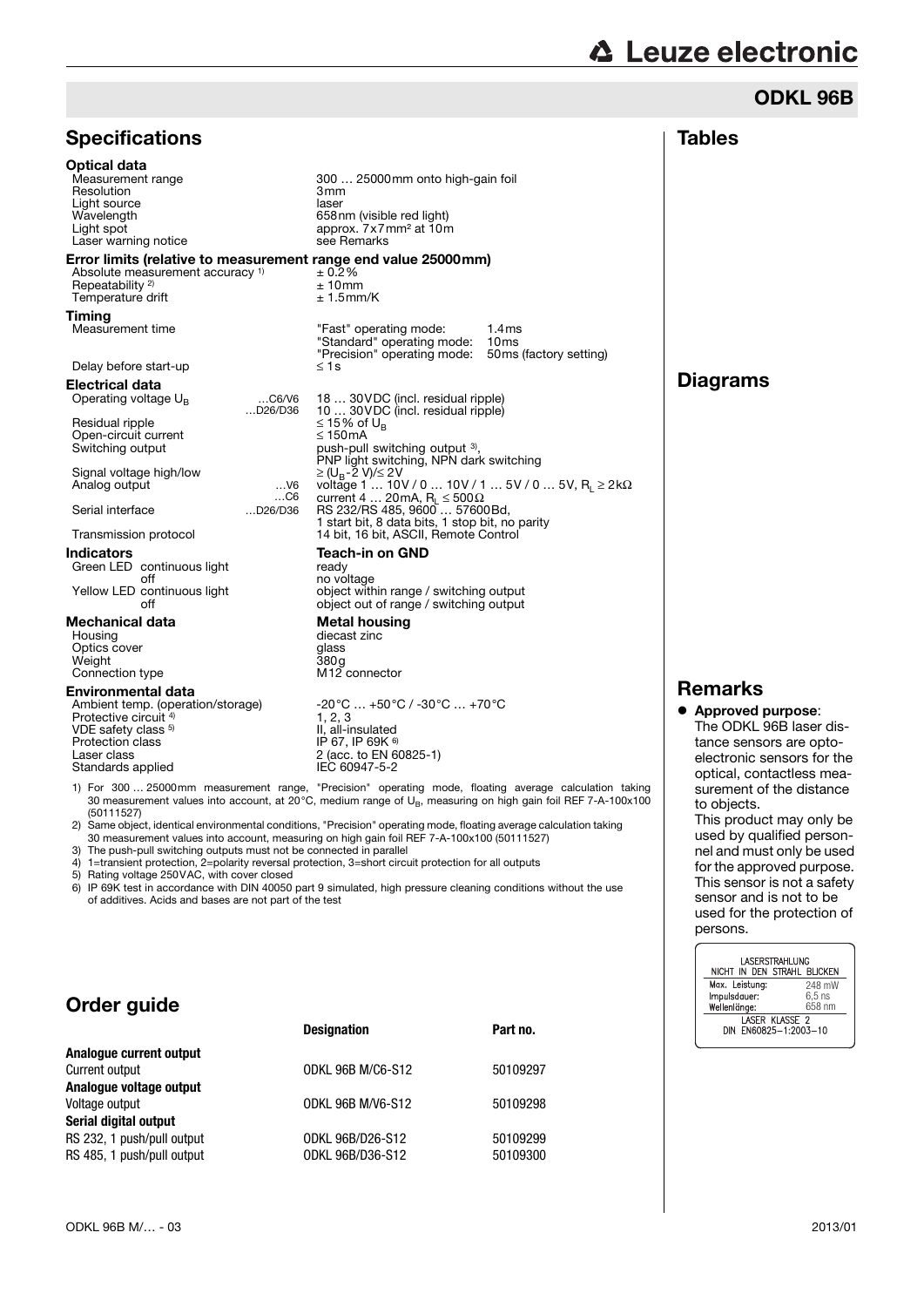## ODKL 96B Optical laser distance sensors

## Analog output: characteristic curve for factory setting



## Serial output: transmission protocol for factory setting

9600Bd, 1 start bit, 8 data bits, 1 stop bit, transmission protocol ASCII measurement values

Transmission format: MMMMM<CR>

MMMMM = 5-digit measurement value in mm (resolution 1mm) <CR> = ASCII character "Carriage Return" (x0D)

## Measurement mode and measurement filter

The user can individually adapt the meaurement system of the ODKL 96B to various applications. By configuring the measurement mode and measurement filter, either a higher measurement accuracy or, alternatively, faster measurements can be achieved. Configuration can be performed either directly on the sensor or with the ODS 96B configuration software.

#### Optimization of measurement mode

In the Application menu, you can set 3 different measurement filters.

| Menu setting                             | <b>Effect</b>                                                       |  |
|------------------------------------------|---------------------------------------------------------------------|--|
| Application -> Measure Mode -> Precision | high accuracy, measurement time of individual measurement: 50ms     |  |
| Application -> Measure Mode -> Standard  | exact and fast, measurement time of individual measurement: 10ms    |  |
| Application -> Measure Mode -> Speed     | fast measurement, measurement time of individual measurement: 1.4ms |  |

#### Optimization of measurement filter

To achieve more precise measurement values, a measurement filter can be adjusted in addition to the measurement mode. In most cases, the use of a floating average results in a reduction in the variance of the measurement values. To use this, select the menu setting Application -> Measure Filter -> Averaging.

The number of measurement values to be taken into account can be set to a value between 1 … 99 via menu setting Application -> Measure Filter -> Averaging -> Measurem. Count.

#### *Notice!*  $\bigcirc$

 $\overline{\phantom{1}}$ 

*The measurement value display on the OLED display can be used to assess the efficiency of the selected measurement mode and measurement filter in the application. The update rate of the OLED display is always 2Hz. The ODS 96B configuration software provides identical functionality.*

#### Factory setting of measurement mode and measurement filter:

On delivery, the sensor is preset so that measurement values with the maximum possible accuracy are achieved:

● Measurement mode Precision.

## Reset to factory settings

Press the button while switching on the device to reset the configuration of the ODKL 96B to the state upon delivery from the factory.

Press the **button again to reset all parameters to the factory settings. All settings made pre**viously are permanently lost.

Press  $\blacktriangledown$  and the ODKL 96B returns to measurement operation without resetting the parameters.

You can also use the menu or the configuration software to reset to factory settings. For this purpose, select menu item Settings -> FactorySettings -> Execute.

The ODS 96B configuration software can also be used to reset the ODKL 96B to factory settings.

info@leuze.com • www.leuze.com

Leuze electronic GmbH + Co. KG In der Braike 1 D-73277 Owen Tel. +49 (0) 7021 573-0 ODKL 96B M/... - 03